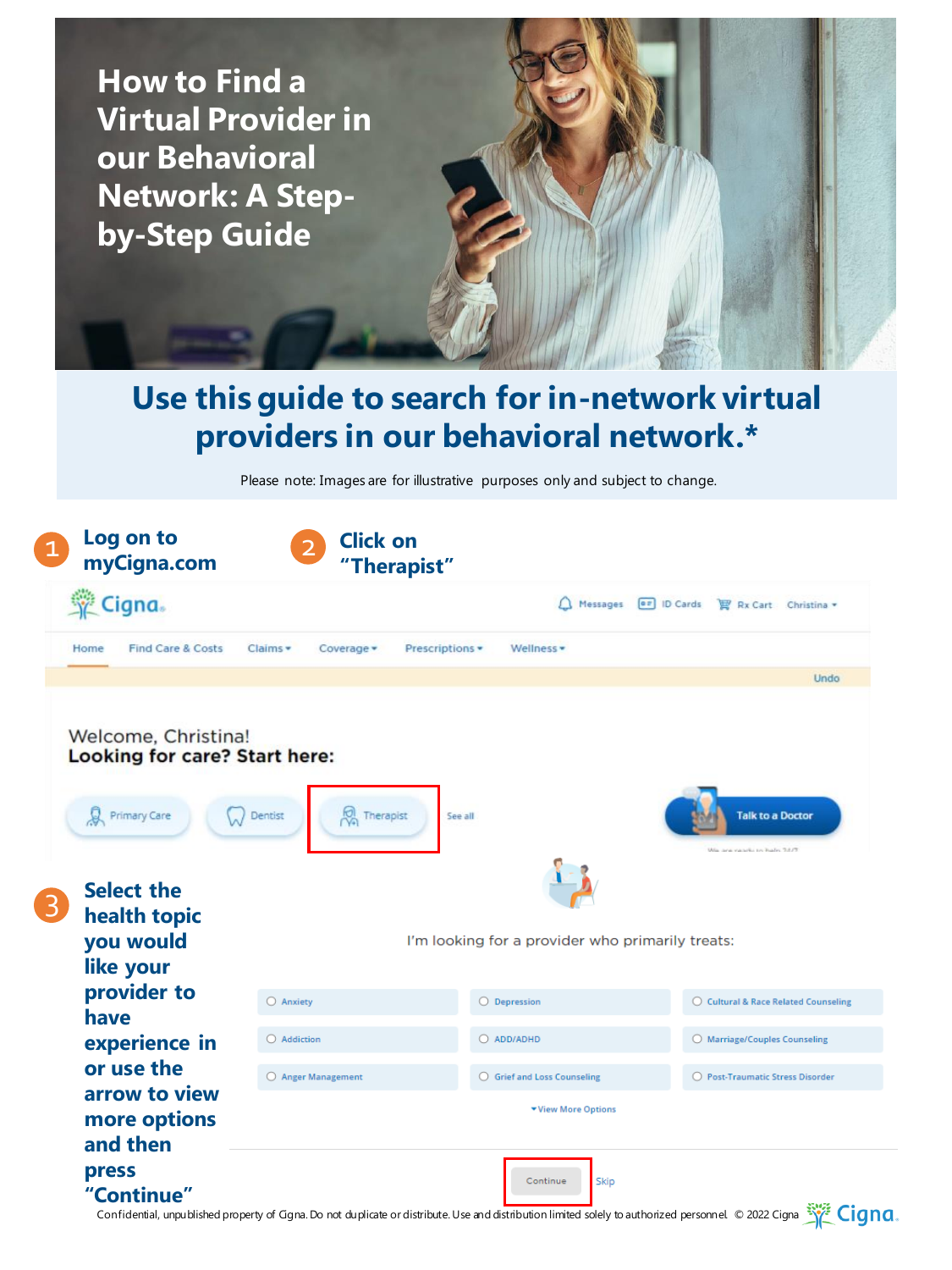**Click 'continue' under 'Go Virtual' to find virtual providers. Note, if you are seeking providers who can do in person and virtual sessions, follow the link for 'see a local provider'** 

4



**Next, you will be brought to a page that shows the emotional and behavioral health providers available to you. Your cost estimate will populate according to your specific plan benefit.**

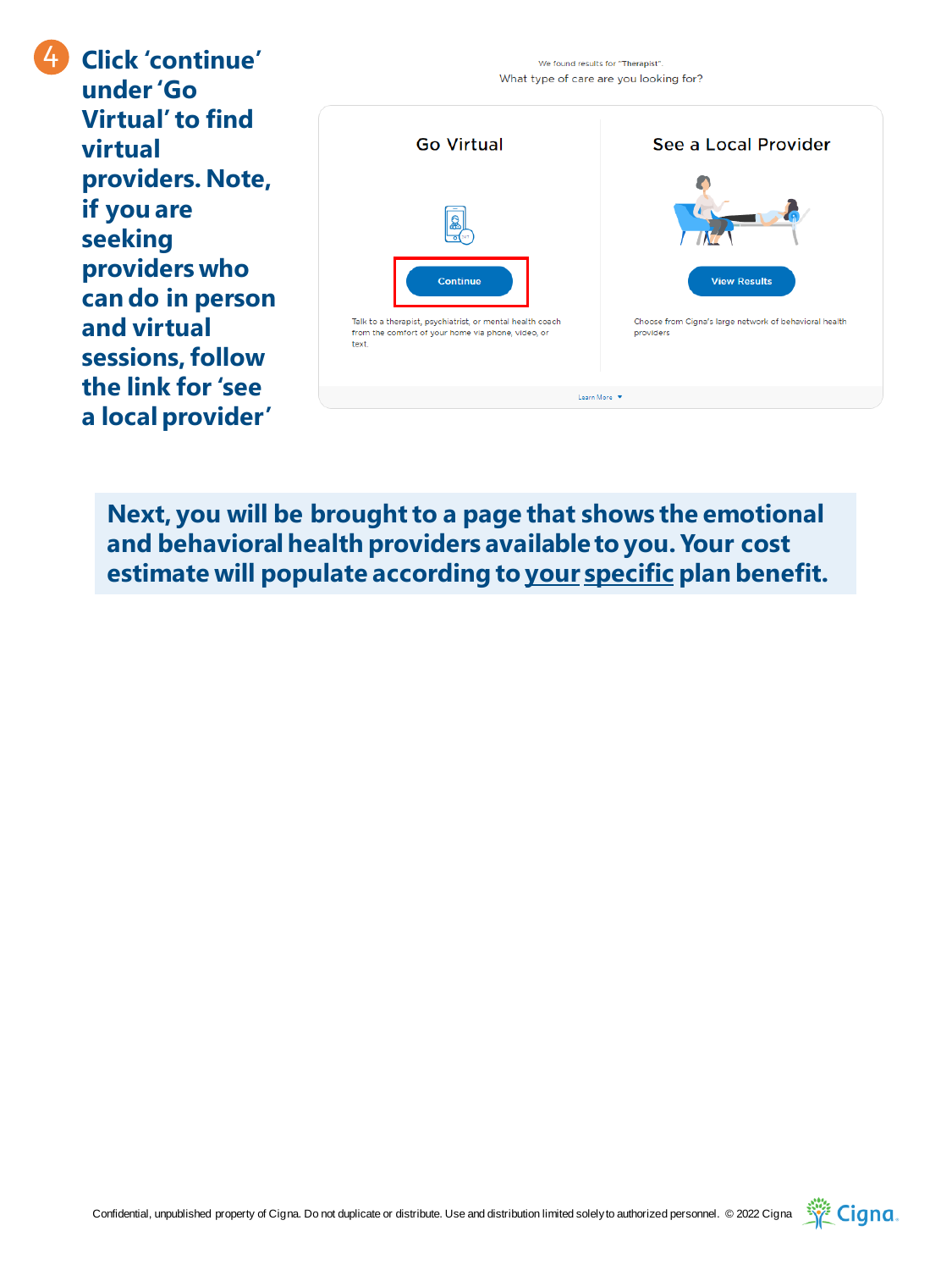5

**Once you decide which program you would like to participate in, select the "connect" button to schedule an appointment**

**You may be asked to enter your medical ID number to verify benefits and credit card information to pay for any copays or co-insurance, if applicable.**

## **MDLIVE** for Cigna®

MDLive's friendly therapists and psychiatrists are professionally trained to use virtual technology to treat many non-emergency conditions such as anxiety, depression, stress, relationship issues, and more.



- . Connect privately via video or phone with a board-certified psychiatrist or licensed therapist . Schedule visits at times that work for you, including evenings and weekends
- . See the same provider each visit, or change whenever you'd like
- . Have prescriptions sent directly to your local pharmacy

## ginger

\* Cigna.

Feeling stressed or overwhelmed, but not quite sure what you need? Use Ginger's coaching services as a first line of defense for overcoming a range of challenges and stressors - from improving sleep or relationships, to managing anxiety and depression. Coaching is available ondemand, 24/7.

- . Chat with a trained behavioral health coach within seconds
- · Get unlimited confidential support 24/7/365 for one monthly rate via your behavioral health benefits
- . If needed, your coach can add a licensed therapist or psychiatrist to your care team within days

**Your estimated cost will populate here** View more prices Connect  $\vec{C}$ 

> Search In-Person, Video &

Digital Coaching

**Your estimated cost will populate here**

Connect  $\overline{G}$ 

fiden 8. Ph.

.<br>View more price

 $\mathbf{a}$